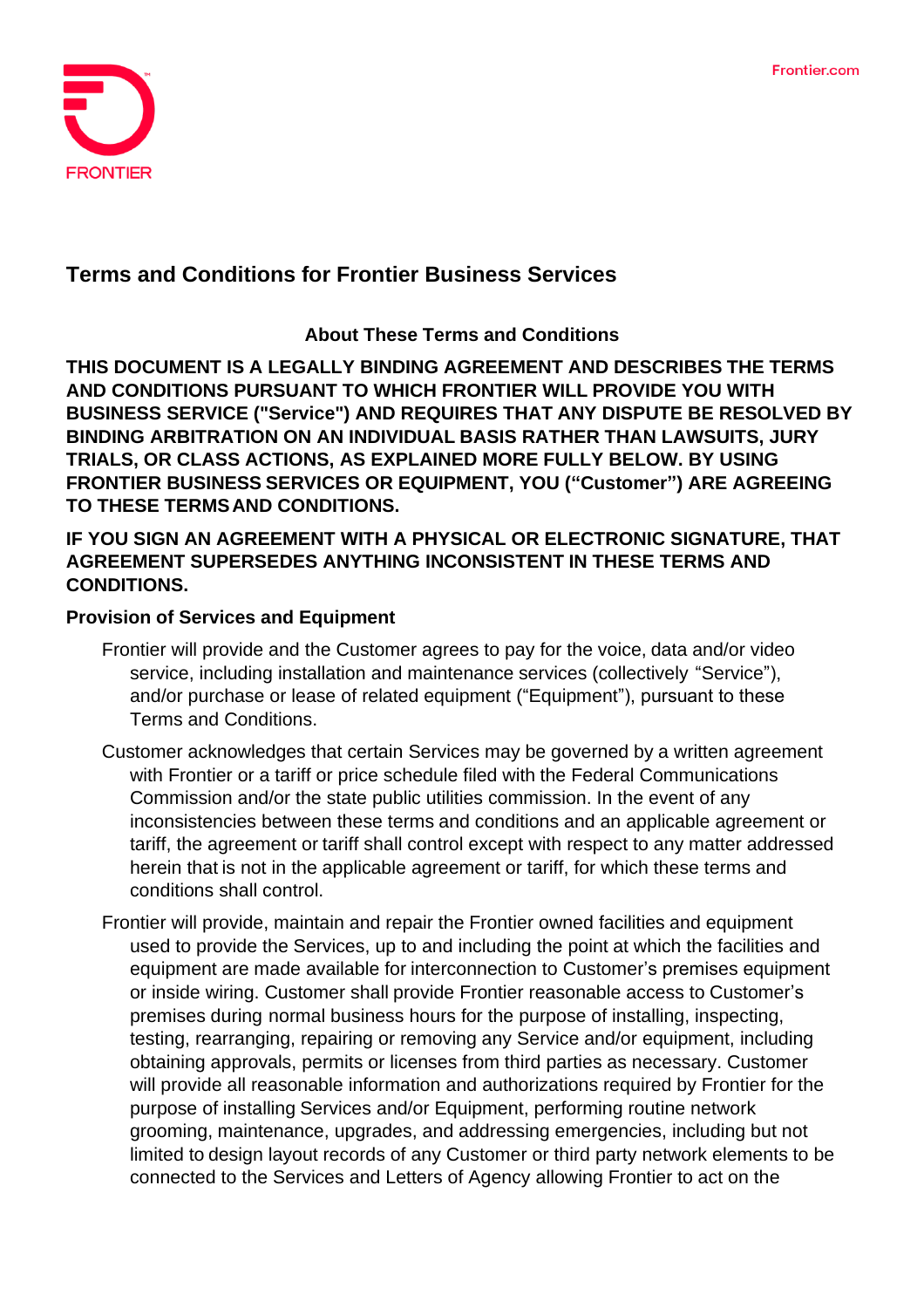

Customer's behalf related to the Services and auxiliary third party services. Customer will cooperate in good faith and follow through with any coordination efforts required in a timely manner.

- Only authorized agents and representatives of Frontier may perform maintenance work. Any repair, alteration, configuration or servicing of Frontier's facilities or equipment by Customer or third parties without the written consent of Frontier is a default of these terms and conditions and cause for termination at Frontier's option.
- If Frontier is unable to commence performance of its maintenance obligations hereunder due to circumstances within Customer's control, any related costs incurred by Frontier, including but not limited to travel at normal rate and overtime labor rate expenses, will be reimbursed by Customer. Customer will reimburse Frontier for all costs incurred for maintenance and repair if: (i) the equipment is altered, maintained or repaired by any party other than Frontier, without Frontier's prior written consent, (ii) the malfunction is the result of mishandling, abuse, misuse, improper operation, improper storage, or improper installation by anyone other than Frontier (including use in conjunction with equipment electrically or mechanically incompatible); and (iii) if the problem originated from a source unrelated to the Equipment.
- Customer will provide (i) suitable building facilities (including but not limited to space, circuitry, power, backup power, and surge protectors) for the installation, operation, and maintenance of the Equipment in accordance with manufacturer's documentation and Frontier's installation standards; and (ii) a well-lighted and safe working area that complies with all local safety standards and regulations.
- The Services may be connected with the services or facilities of other carriers. Frontier may, when authorized by Customer and agreed to by Frontier, act as Customer's agent for ordering facilities provided by other carriers to allow such connection of Customer's locations to Frontier's network or to the network of an underlying carrier or service.
- Customer is responsible for all charges billed by other carriers. Frontier shall not be responsible for the installation, operation, repair or maintenance or performance of equipment, facilities, software or service not provided directly by Frontier. Customer is responsible to provide equipment compatible with the Service and Frontier's network and facilities, and any wiring required to extend a communications termination and/or demarcation at the Customer premises. Customer will provide suitable building facilities for the provision of Services in accordance with local codes, including but not limited to ducting, conduit, structural borings, etc. for cable and conductors in floors, ceilings and walls; electrical service with suitable terminals and power surge protection devices; and metallic grounds with sufficient slack in the equipment room, installed in conformity with the National Electrical Code and local codes, and Frontier's installation standards. With respect to each Customer-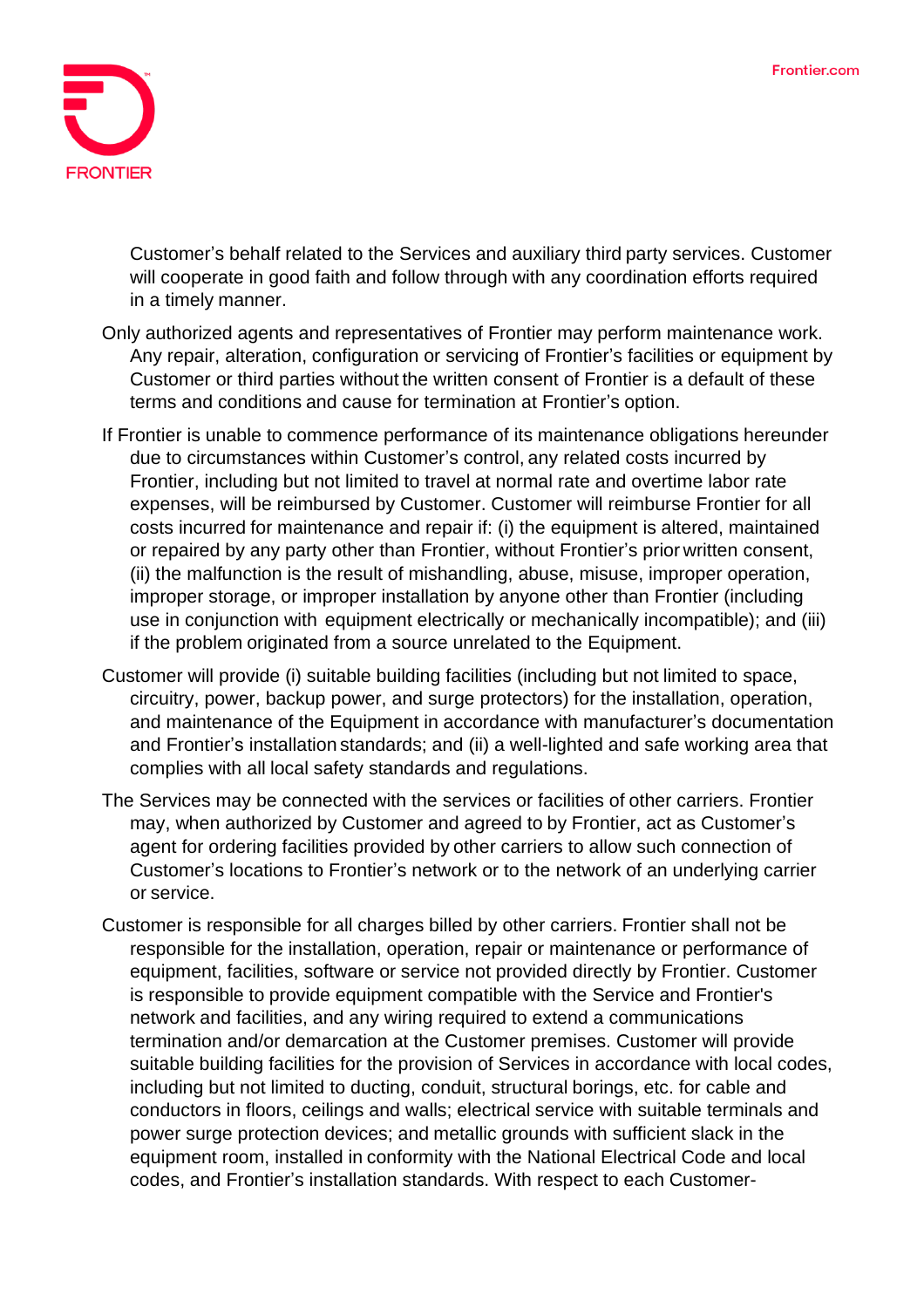

designated location, Customer is responsible for taking all steps necessary to interconnect the Service at such location.

- Customer is solely responsible for the selection, implementation and maintenance of security features for protection against unauthorized or fraudulent use of the Services and related equipment. Customer is solely responsible for ensuring that all of Customer's data files are adequately duplicated and documented at all times. Frontier and its contractors are not responsible or liable for data loss for any reason.
- Frontier will manage its network in Frontier's sole discretion and reserves the right to substitute, change or rearrange any equipment or facilities used in delivering Services. Customer's use of the Service is subject to Frontier's Network [Management](https://frontier.com/~/media/corporate/policies/network-management-policy.ashx?la=en) [Policy](https://frontier.com/~/media/corporate/policies/network-management-policy.ashx?la=en) posted a[tfrontier.com/corporate/policies.](https://frontier.com/corporate/policies) Frontier will endeavor to provide reasonable notice prior to any scheduled maintenance, planned enhancements or upgrades, which may result in a degradation or disruption in Service. Frontier reserves the right to suspend Service for emergency maintenance to Frontier's network without notice to Customer. Customer shall designate a primary contact for receipt of such notice.
- Customer represents and warrants that its use of the Service and Equipment will comply and conform with all applicable federal, state and local laws, administrative and regulatory requirements and any other authorities having jurisdiction over the subject matter of these terms and conditions and it will be responsible for applying for, obtaining and maintaining all registrations and certifications which may be required by such authorities with respect to such use.
- Customer and its employees shall be the only permitted end-user of the Services and Equipment. All use of the Service(s) must be lawful and consistent with Frontier's [Commercial Internet Acceptable Use](https://frontier.com/~/media/corporate/policies/aup-commercial.ashx?la=en) Policy posted at [frontier.com/corporate/policies.](https://frontier.com/corporate/policies) You agree not to use or to allow others to use the Service for illegal or inappropriate activities, including but not limited to: invading another person's privacy; unlawfully using, possessing, posting, transmitting or disseminating obscene, profane or pornographic material; posting, transmitting, distributing or disseminating content that is unlawful, threatening, abusive, harassing, libelous, slanderous, defamatory or otherwise offensive or objectionable. Customers may not retransmit the Service or make the Service available to anyone outside the premises (i.e. Wi-Fi or other methods of networking). Customer shall not resell or bundle the Services or equipment, nor permit any third party to access the Services or Equipment in exchange for compensation of any kind.

#### **Term**

These Terms and Conditions apply to any Service ordered from and provided by Frontier. Customer will purchase the Services for the period of time identified by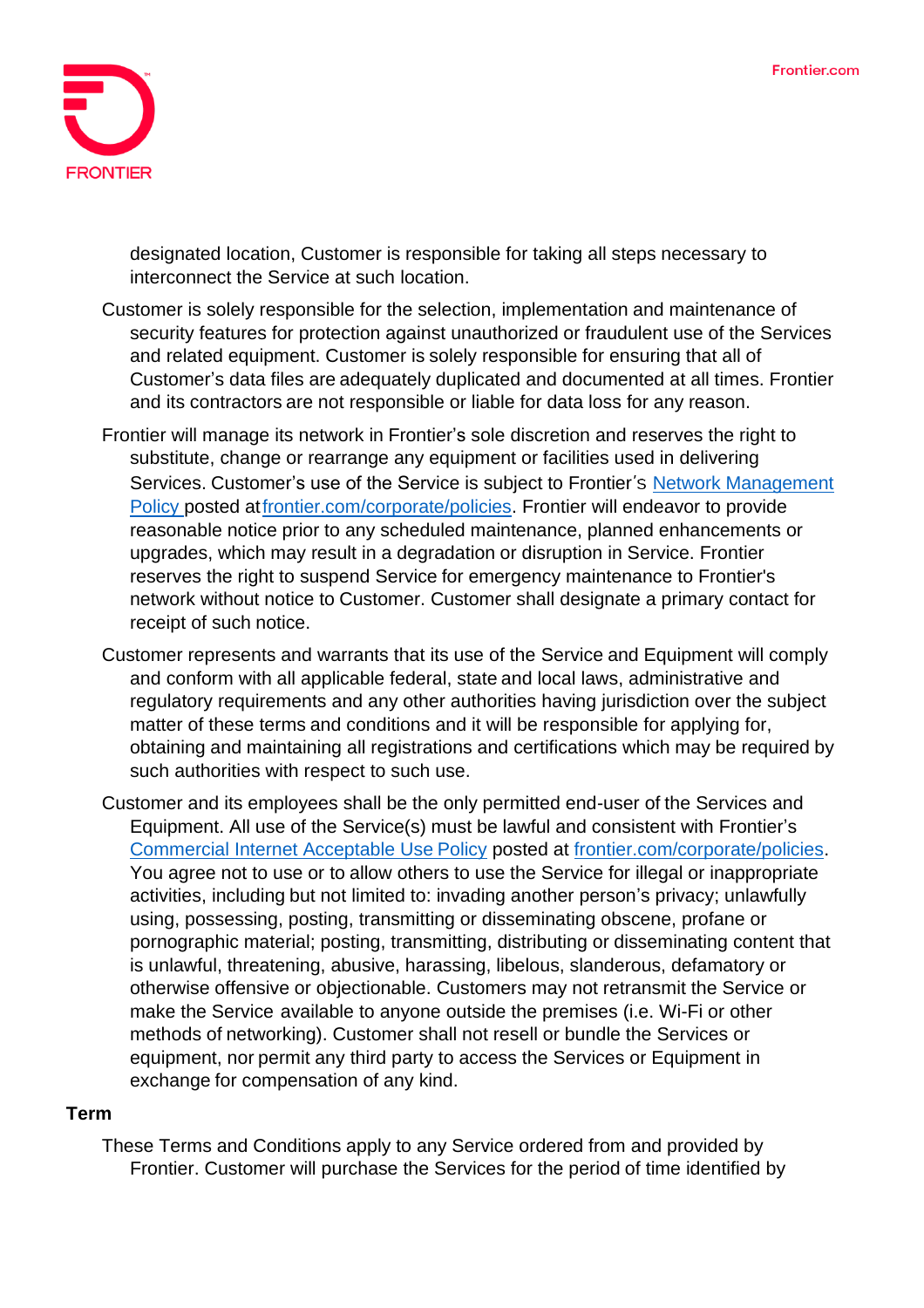

Frontier at the time Service was ordered (the "Service Term"), subject to these Terms and Conditions. If neither party provides the other with written notice of its intent to terminate a Service at least sixty (60) days prior to expiration, the Service Term of each Service will automatically renew for additional one-year periods, subject to these terms and conditions and at the then applicable one-year term rate, excluding promotional rates. If applicable, the term commitment will automatically renew for the same time period at then applicable rates each time it expires unless you notify Frontier or we notify you of termination before the term commitment period ends.

Frontier may provide discounted term arrangements, gifts and/or promotions to customers who purchase multiple services at the same time ("Bundled Services") and/or commit to a minimum time-period term contract arrangement. If you subscribe to a Bundled Services plan with a term commitment, you agree to maintain such Services for the minimum term of that plan. You understand and agree that you must continue to purchase all Bundled Services, without change, for the minimum term agreed upon to receive any promotional offer, discounted rates, gifts or other incentives. You agree that if you change or discontinue any part of a Bundled Services plan, you may lose all promotional pricing, discounted rates, gifts or other incentives associated with the Bundled Services plan, that the price for each individual Bundled Service may increase, and that any changes will constitute a failure to fulfill the minimum term agreed upon to receive the promotional rate, discount, gift or other incentive.

#### **Billing and Payment**

- Customer shall pay all charges for Services identified at the time Service was ordered and in applicable tariffs during the Service Term. Frontier will invoice Customer any non-recurring charges ("NRC"), monthly recurring charges ("MRC"), and usagebased charges with respect to the Services.
- In addition to the applicable charges set forth in the tariffs and disclosures, Customer shall pay all federal, state or local sales, use, privilege, gross receipts, utility, value added, excise or other taxes (exclusive of taxes based on the net income of Frontier or its affiliates), or any charges in lieu thereof, and any applicable surcharges or fees, whether government mandated or Frontier initiated including but not limited to Primary Interexchange Carrier Charge, Federal Pre-Subscribed Line Charge, Carrier Cost Recovery Surcharge, E-911, Universal Service and Local Number Portability, Your invoice may also contain certain other charges (including, without limitation, taxes and other fees and charges such as account activation, equipment delivery and handling fees, installation charges, and Frontier-initiated surcharges and fees, including a Frontier- imposed HSI Surcharge, a \$9.99 disconnection order processing fee, administrative or reactivation fees, a paper billing fee, or other cost recovery assessments, interest on past due balances, returned payment fees, ETFs,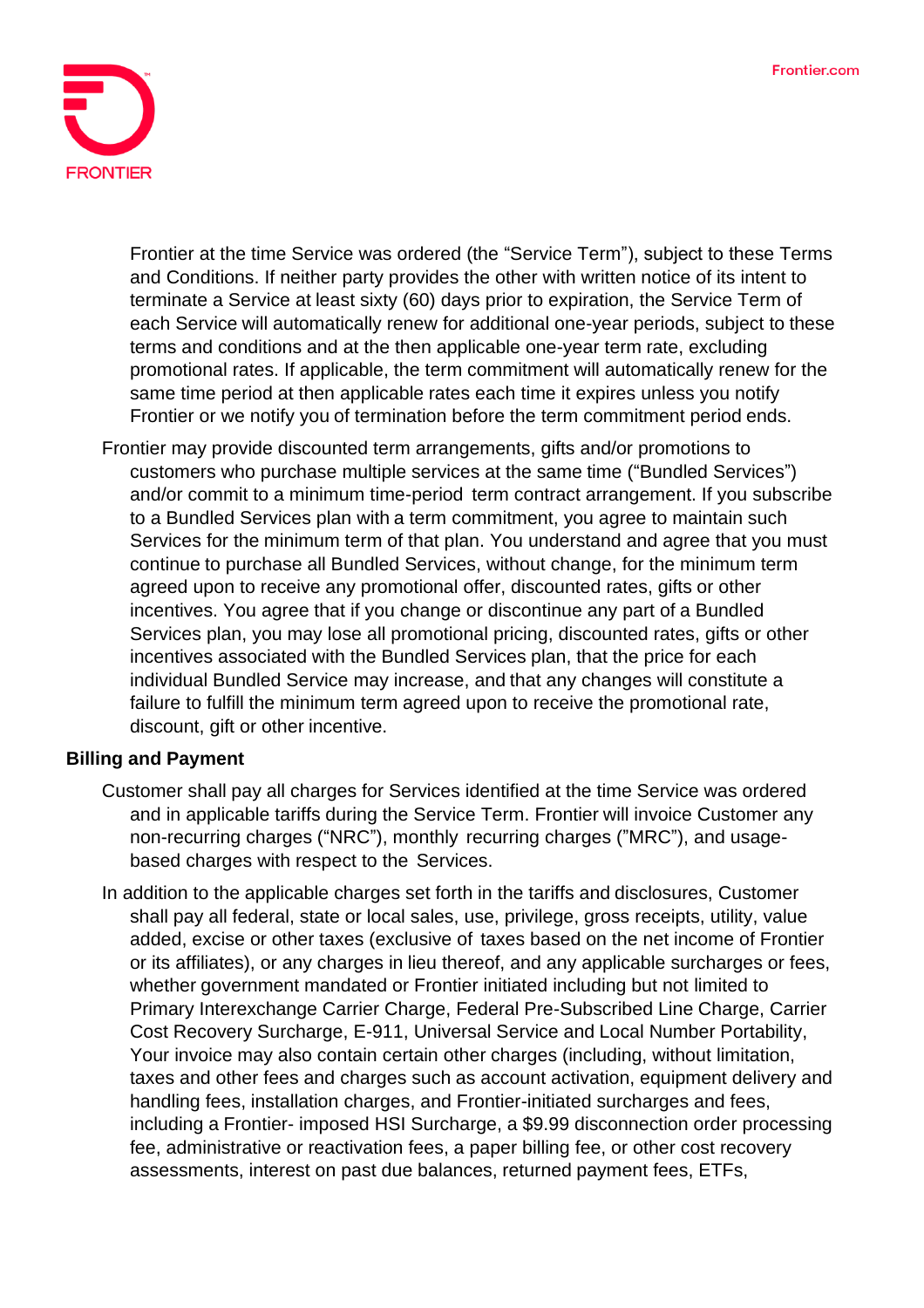

equipment charges and fees and other nonrecurring or recurring charges) and you agree to pay such other charges by the due date set forth in your monthly invoice. Unless otherwise prohibited by law or guaranteed by a Price Protection Plan (PPP) with Frontier, Frontier may, at any time and in its sole discretion, change or modify the monthly rates, fees and surcharges you are billed for Services, including any additional charges or fees for equipment. We may notify you of any such changes by posting notice on the Frontier website, by sending notice via e- mail or postal mail, or by a bill message or insert. Continuing to use the Service after notice of a change is acceptance of the change. If you do not agree to the change made by Frontier, you must stop using the Service and notify Frontier. The waiver of any fees or charges is at our discretion.

Unless otherwise stated, the Service Term and billing for the Service, will begin upon the earlier of (i) Customer's use of the applicable Service(s) or (ii) five (5) days following Frontier's installation of such Service(s), and such date is deemed the commencement of the applicable Service Term. All payments shall be due within thirty (30) days of the invoice date and late payments shall be subject to a late payment fee of the greater of nine dollars (\$9) or one and one-half percent (1.5%) per month unless the maximum late payment fee is limited by law. The late payment fee referred to above will be in addition to and not in lieu of any other remedies Frontier may have hereunder or under the law as a result of Customer's failure to pay. In the event Customer disputes any invoiced amount, Customer will pay all charges not disputed, and notify Frontier of the dispute in writing, providing an explanation of the basis for the dispute. If Frontier does not receive notice of a payment dispute by Customer within ninety (90) calendar days after the date of an invoice, such invoice will be final and not subject to further challenge. Frontier reserves the right to suspend or terminate any or all Services or terminate the provision, lease, installation or repair of any or all equipment immediately if Customer is overdue more than thirty (30) days for payments that have not been disputed in good faith. Customer shall also be responsible for third party charges and penalties incurred as a result of Customer's use of the Services.

### **Cancellation and Early Termination Charges**

- If Customer cancels any Service prior to delivery of any equipment or installation of the Service, Customer shall pay a cancellation charge equal to the NRC and one (1) month of MRC for the Service, plus the total costs and expenditures of Frontier in connection with establishing the Service prior to Frontier's receipt of notice of cancellation, including but not limited to any equipment restocking fees.
- Unless otherwise required by applicable law, your termination of Service may be effective on the last day of your Frontier billing cycle for all applicable Services, and you are responsible for all charges incurred through the date of termination. If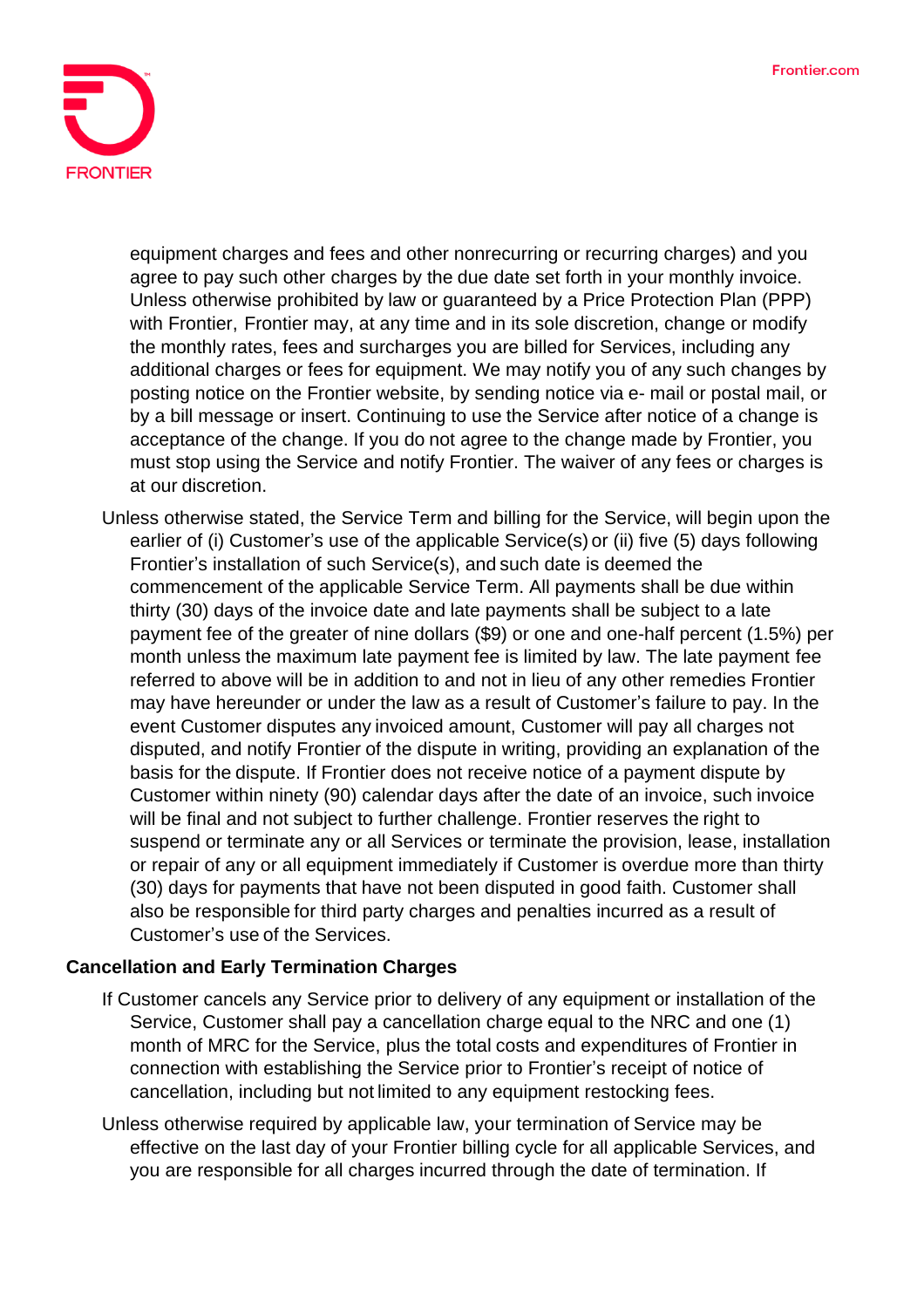

Customer terminates Service, or Frontier terminates Service as a result of Customer's default, then unless otherwise specifically provided in writing, Customer shall immediately pay Frontier a termination charge equal to all unpaid amounts applicable to the terminated Service through the date of termination, plus the MRC and all related taxes and surcharges multiplied by the number of months remaining in the applicable Service Term, if any.

Customer agrees that Frontier's damages in the event of early termination will be difficult or impossible to ascertain, and that the charges identified in this Section are intended, therefore, to establish liquidated damages in the event of termination and are not intended as a penalty.

### **Limitation of Liability and Warranty Provisions**

- YOU ACKNOWLEDGE AND AGREE THAT THE SERVICE SUPPLIED HEREUNDER IS PROVIDED ON AN "AS IS" OR "AS AVAILABLE" BASIS, WITH ALL FAULTS. EXCEPT AS OTHERWISE SPECIFICALLY SET FORTH IN THIS AGREEMENT AND AS OTHERWISE SPECIFICALLY SET FORTH IN ANY MANUFACTURER WARRANTY FOR ANY EQUIPMENT PROVIDED BY FRONTIER (BUT ONLY IF SUCH WARRANTY IS INCLUDED WITH SUCH EQUIPMENT), FRONTIER (AND ITS OFFICERS, EMPLOYEES, PARENT, SUBSIDIARIES, AND AFFILIATES) (COLLECTIVELY, THE "FRONTIER PARTIES"), ITS THIRD PARTY LICENSORS, PROVIDERS AND SUPPLIERS, DISCLAIM ANY AND ALL WARRANTIES AND CONDITIONS FOR THE SERVICE, WHETHER EXPRESS OR IMPLIED, INCLUDING BUT NOT LIMITED TO THE IMPLIED WARRANTIES OF MERCHANTABILITY AND FITNESS FOR A PARTICULAR PURPOSE, ACCURACY, NON- INFRINGEMENT, NON-INTERFERENCE, TITLE, COMPATIBILITY OF COMPUTER SYSTEMS, COMPATIBILITY OF SOFTWARE PROGRAMS, INTEGRATION, AND THOSE ARISING FROM COURSE OF DEALING, COURSE OF TRADE, OR ARISING UNDER STATUTE. ALSO, THERE IS NO WARRANTY OF WORKMANLIKE EFFORT OR LACK OF NEGLIGENCE. NO ADVICE OR INFORMATION GIVEN BY FRONTIER OR ITS REPRESENTATIVES SHALL CREATE A WARRANTY WITH RESPECT TO ADVICE PROVIDED.
- FRONTIER DOES NOT WARRANT OR GUARANTEE THAT SERVICE CAN BE PROVISIONED TO YOUR LOCATION, OR THAT PROVISIONING WILL OCCUR ACCORDING TO A SPECIFIED SCHEDULE, EVEN IF FRONTIER HAS ACCEPTED YOUR ORDER FOR SERVICE. THE PROVISIONING OF SERVICE IS SUBJECT TO NETWORK AVAILABILITY, CIRCUIT AVAILABILITY, LOOP LENGTH, THE CONDITION OF YOUR TELEPHONE LINE AND WIRING INSIDE YOUR LOCATION, AND YOUR COMPUTER/DEVICE CONFIGURATION AND CAPABILITIES, AMONG OTHER FACTORS.

FRONTIER DOES NOT WARRANT THAT THE SERVICE OR EQUIPMENT PROVIDED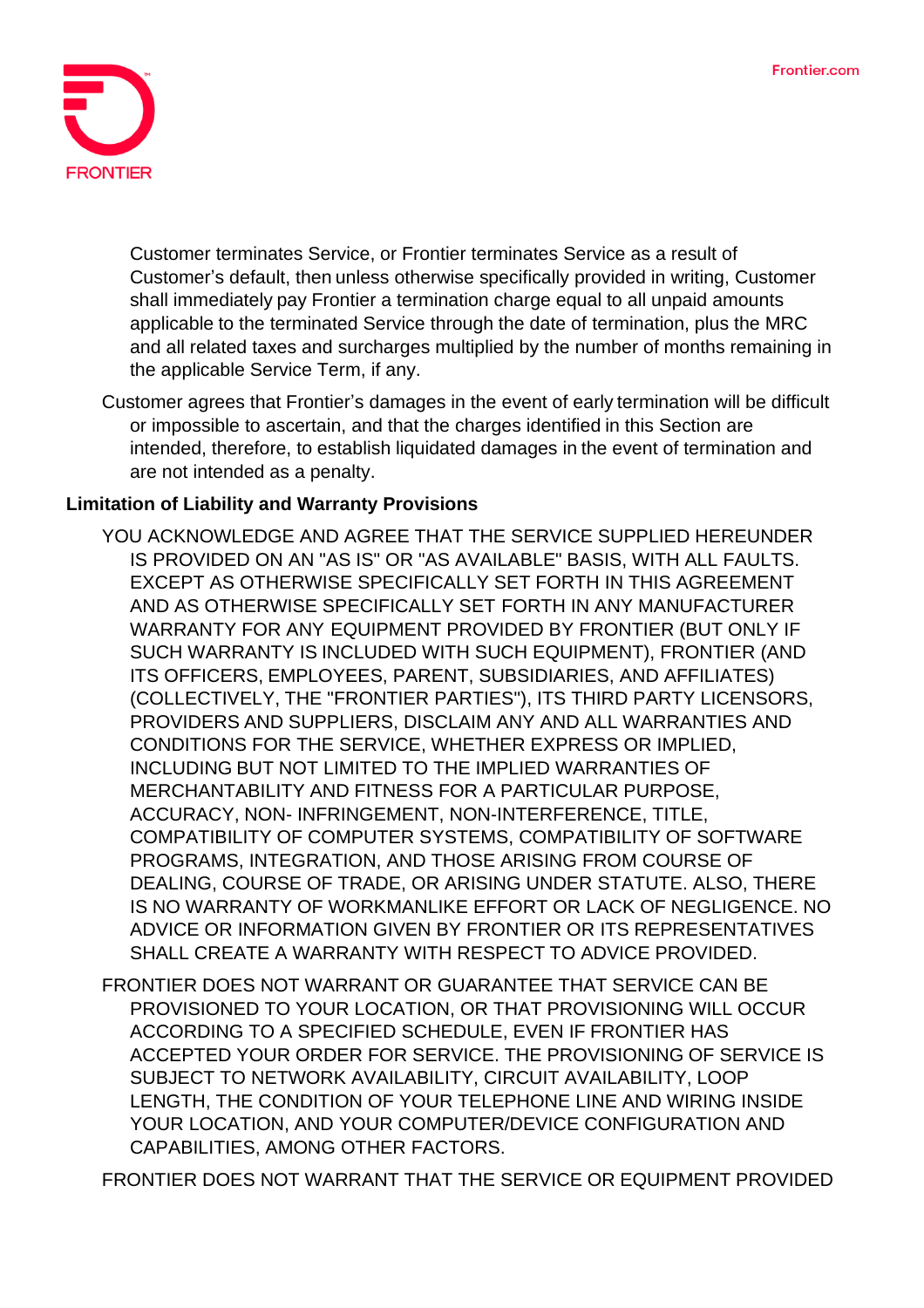

BY FRONTIER WILL PERFORM AT A PARTICULAR SPEED, BANDWIDTH OR DATA THROUGHPUT RATE, OR WILL BE UNINTERRUPTED, ERROR-FREE, SECURE, OR FREE OF VIRUSES, WORMS, DISABLING CODE OR CONDITIONS, OR THE LIKE. FRONTIER SHALL NOT BE LIABLE FOR LOSS OF YOUR DATA, OR IF CHANGES IN OPERATION, PROCEDURES, OR SERVICES REQUIRE MODIFICATION OR ALTERATION OF YOUR EQUIPMENT, RENDER THE SAME OBSOLETE OR OTHERWISE AFFECT ITS PERFORMANCE.

- The liability of Frontier and its affiliates related to the Service shall in no event exceed the limitations of liability set forth in the applicable tariffs or regulatory rule or order, or, if there is no applicable tariff provision, rule or order, the total amount paid for the applicable Service, or equipment during the prior 12 months. In cases of a Service Outage, liability shall be limited to 1/720 of the monthly recurring charge for each hour of the Service Outage. A "Service Outage" is an interruption in Service caused by a failure of Frontier's equipment or facilities, excluding degradation or disruption due to maintenance or an event outside Frontier's complete control. Notwithstanding the above, Frontier will not be liable to Customer for interruptions in Services caused by failure of hardware or software, failure of communications services, power outages, or other interruptions not within the complete control of Frontier. In addition, there will be no credits, reductions or set-offs against charges for Services, or for downtime of Services, except as expressly set forth herein.
- IN NO EVENT WILL FRONTIER OR ITS AFFILIATES BE LIABLE FOR ANY LOST PROFITS OR BUSINESS OPPORTUNITIES, OR FOR ANY OTHER SPECIAL, INDIRECT OR CONSEQUENTIAL DAMAGES, EVEN IF ADVISED OF THE POSSIBILITY THEREOF. FRONTIER AND ITS AFFILIATES SHALL NOT BE LIABLE FOR ANY LOSS, COST, CLAIM OR EXPENSE EXPERIENCED OR INCURRED BY CUSTOMER OR THIRD PARTIES RESULTING FROM THE USE OF THE SERVICES OR EQUIPMENT PROVIDED HEREUNDER, INCLUDING, FRAUD BY THIRD PARTIES.
- Frontier warrants that its equipment and facilities will be maintained in good working order and installation and maintenance services will be performed in a workmanlike manner. **THIS LIMITED WARRANTY IS FRONTIER'S EXCLUSIVE WARRANTY AND CUSTOMER'S EXCLUSIVE REMEDY FOR BREACH OF WARRANTY. THE FOREGOING WARRANTY IS IN LIEU OF ALL OTHER WARRANTIES, EXPRESS OR IMPLIED, AND FRONTIER DISCLAIMS ALL OTHER WARRANTIES WITH RESPECT TO ITS FACILITIES, TRANSMISSION EQUIPMENT, DATA AND SERVICES INCLUDING, WITHOUT LIMITATION, ANY WARRANTY OF NON-INFRINGEMENT, MERCHANTABILITY OR FITNESS FOR ANY PARTICULAR PURPOSE OR FUNCTION. FRONTIER DOES NOT WARRANT THAT THE SERVICES WILL MEET CUSTOMER'S NEEDS, OR WILL BE UNINTERRUPTED, ERROR-FREE, OR SECURE.**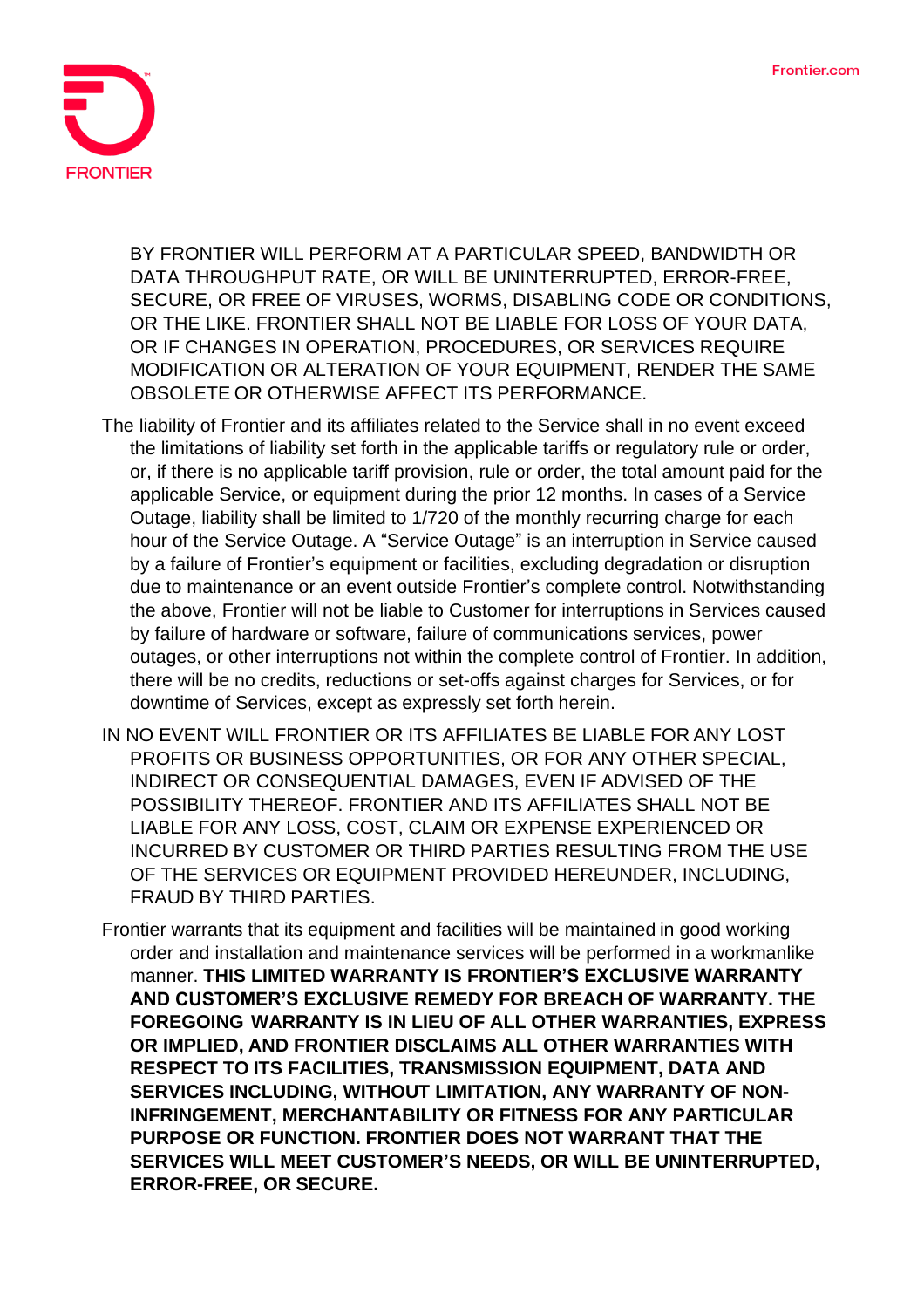

- These terms and conditions shall not be construed as granting a license with respect to any patent, copyright, trade name, trademark, service mark, trade secret or any other intellectual property, now or hereafter owned, controlled or licensable by Frontier. Customer agrees that Frontierhas not made, and that there does not exist, any warranty, express or implied, that the use by Customer of Frontier's Services and/or the Equipment will not give rise to a claim of infringement, misuse, or misappropriation of any intellectual property right.
- Customer agrees that the Services and Equipment, and Frontier's performance hereunder are subject to the terms, conditions and restrictions contained in any applicable agreements (including software or other intellectual property license agreements) between Frontier and Frontier's vendors.
- No action, regardless of form, relating to the Services may be brought more than two (2) years after the cause of action has arisen or charges have been billed whichever is earlier. The parties hereby waive the right to invoke any different limitation on the bringing of actions provided under state law. **FURTHER, THE REMEDIES EXPRESSLY SET FORTH IN THIS AGREEMENT ARE YOUR SOLE AND EXCLUSIVE REMEDIES. YOU MAY HAVE ADDITIONAL RIGHTS UNDER CERTAIN LAWS, WHICH DO NOT ALLOW THE EXCLUSION OF IMPLIED WARRANTIES, OR THE EXCLUSION OR LIMITATION OF CERTAIN DAMAGES. IF THESE LAWS APPLY, OUR EXCLUSIONS OR LIMITATIONS MAY NOT APPLY TO YOU.**
- ALL OF THE FOREGOING LIMITATIONS STATED IN THIS SECTION SHALL APPLY TO THE FULL EXTENT PERMITTED BY LAW, AND ARE NOT INTENDED TO ASSERT ANY LIMITATIONS OR DEFENSES WHICH ARE PROHIBITED BY LAW.
- ALL LIMITATIONS AND DISCLAIMERS STATED IN THIS SECTION ALSO APPLY TO FRONTIER'S THIRD-PARTY LICENSORS, PROVIDERS AND SUPPLIERS, AS INTENDED THIRD PARTY BENEFICIARIES OF THIS AGREEMENT.

### **Service Speed and Availability**

The Broadband Service speeds identified in Frontier's marketing materials and other communications with you reflect Service capability speeds in Service speed tiers. The Service tiers are generally denoted by a name, and by a number that identifies the high-end of that Service tier's maximum speed range**. The high-end of the speed range in a Service tier represents the potential wired maximum speed capability in that Service tier, but is not a statement, representation or guarantee of the maximum speed you will receive.** Some applications such as a short email without attachments or basic Web browsing do not require high speed service capability to function optimally, while other activities such as transferring large data files can be performed faster with higher speed services. The speed capability of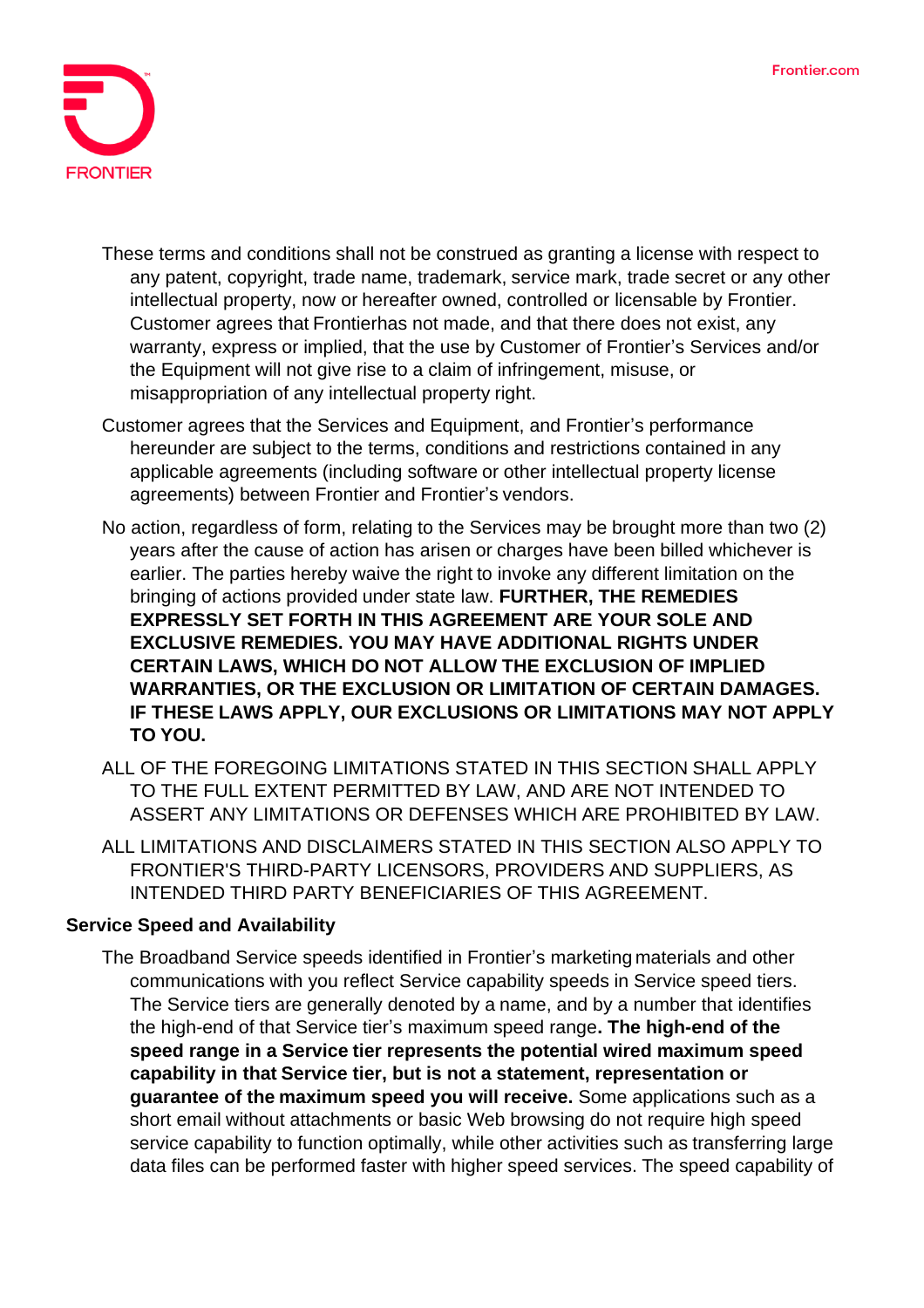

the Service plan you purchase may not be suitable for some applications, particularly those involving high-bandwidth uses such as streaming video or video conferencing.

- Bandwidth is provided on a per-line (not a per-device) basis. The maximum speed you will receive will depend on a multitude of factors, including, among other things: the distance of your premises from our nearest remote terminal or central office; the equipment in use and number of other users on the portion of our network that connects you to the remainder of our network or the Internet; interference; the wiring inside your premises; and the capacity or performance of your computer, device or modem. Furthermore, the speed you receive at a point in time may vary and may be less than your maximum speed, depending on, among other things, the composition of the information or files you are accessing, usage, and traffic on the Internet, the server with which you are communicating, and the networks you and others are using when communicating.
- Frontier makes no promise or warranty, express or implied, that you will be able to download or upload data at any particular speed. If you are dissatisfied with the speed of Service you are receiving, you must contact Frontier in writing to the addresses identified in the Notices section below or by contacting our customer contact center at the telephone number identified on your Frontier bill and provide Frontier with the opportunity to investigate and attempt to address any issues with the Service.
- Service is subject to technical line qualification. Service is not available to all locations and may not be available at certain speeds (or at all) at your location, even if Service is offered in your area or our initial testing indicated that your line qualified for a particular speed or Service. Installation options vary, and charges may apply. In order to utilize Service, you must have a computer or device with sufficient Internet compatible equipment and software. The Service may be interrupted from time to time for a variety of reasons, and Frontier does not represent or warrant that the Service or the equipment will be available or perform in a manner that meets your needs. You acknowledge and understand that the Services will not function in the event of a network interruption. Frontier will not be liable for any inconvenience, loss, liability or damage resulting from any preemption, loss, expiration, termination or discontinuation of or interruption of the Service, directly or indirectly caused by Frontier, you or third parties or resulting from any circumstances, including, but not limited to, causes attributable to you or your property, inability to obtain access to the Services, cable cuts or damage, failure of a communications network or our network, inability to access or interruptions in accessing the Services, loss of use of poles or other utility facilities, strike, labor dispute, riot or insurrection, war, explosion, act of terrorism, malicious mischief, vandalism, fire, flood or other acts of God, failure or reduction of power, or any court order, law, act or order of government restricting or prohibiting the operation or delivery of the Service. Frontier reserves the right to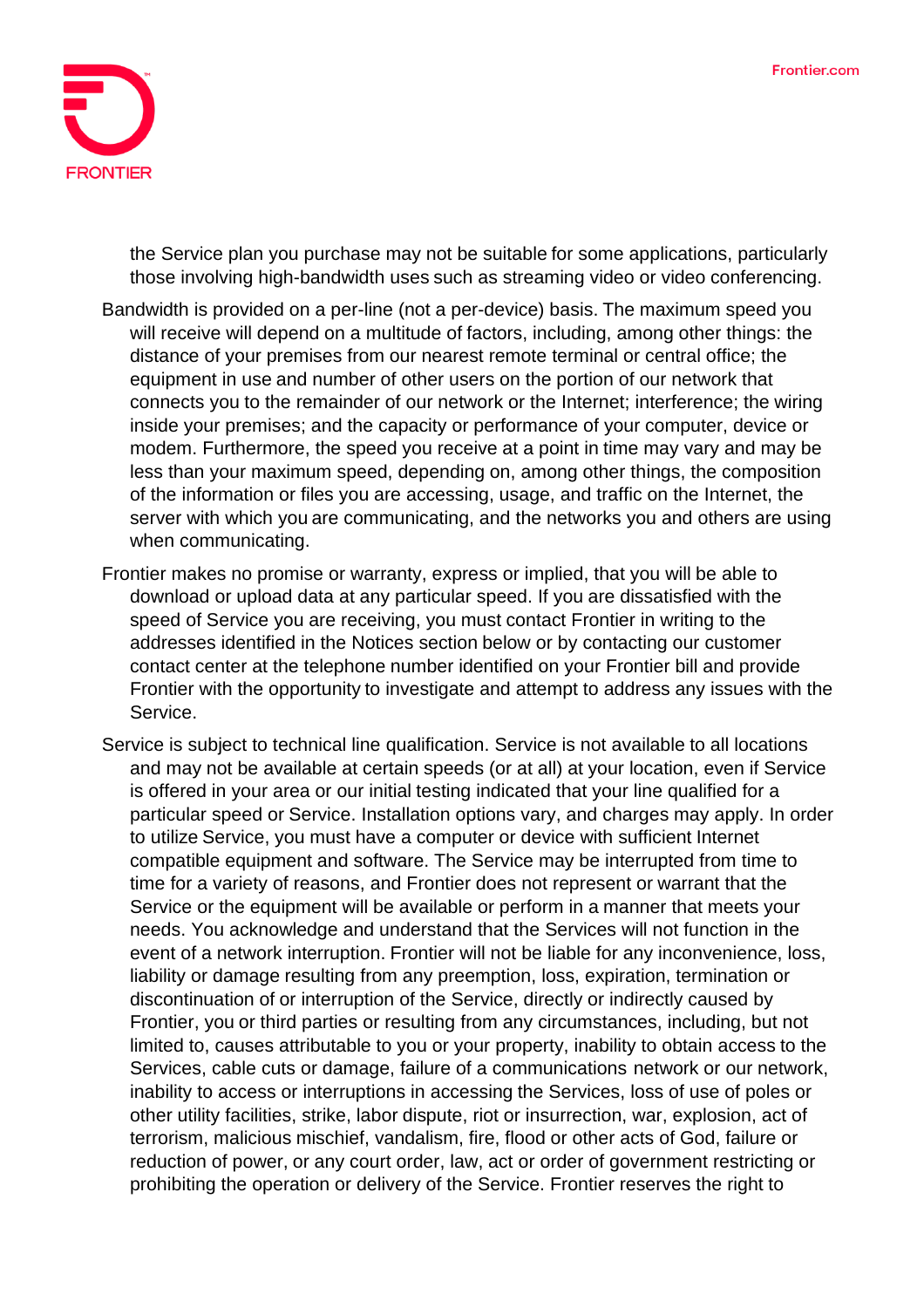

refuse refunds, offsets and credit allowances for interruptions of Service. Frontier also reserves the right to modify or discontinue, temporarily or permanently, at any time and from time to time, the Services (or any function or feature of the Services or any part thereof) without liability.

#### **Electrical Power and Equipment**

- The Service requires electrical power from your premises to operate, which you are responsible for providing. Without battery backup, the Service will not function in the event of a loss of customer-supplied power. This will disrupt the Service as well as any additional services that use the Service connection for transport (e.g., VoIP and Unlimited Digital Voice Service, including e911).
- Frontier shall not be liable for loss of any Service(s) in the event of interruption of customer-supplied power to, with or without battery backup present in, the Frontier equipment.
- You are responsible for all use of your Service and account, whether by you or someone using your account with or without your permission, including all secondary or subaccounts associated with your primary account, and to pay for all activity associated with your account. You agree to comply with all applicable laws, regulations and rules regarding your use of the Service.
- Frontier will make certain equipment available to you that will enable you to connect to your Service. All equipment provided by Frontier or installed by or on behalf of Frontier remains Frontier property unless you purchase the equipment pursuant to an agreement with Frontier. Frontier may require you to return all Frontier-owned equipment in the same condition as when provided, normal wear and use excepted, upon termination of Service. Failure to do so will result in a charge to be determined with reference to Frontier's then-current schedule of equipment charges. You agree to pay such charge(s) even if such equipment is lost (through theft or otherwise) or destroyed. Frontier is not obligated to de-install any equipment, antenna, mount or any cables installed to provision Service. Other than the equipment and/or software provided to you by Frontier for use with the Service, you must provide all equipment, devices, and software necessary to receive the Service. Any equipment or software that was not provided to you by Frontier is not the responsibility of Frontier, and Frontier will not provide support, or be responsible for ongoing maintenance, of such equipment.

#### **Management of Your Computer, Data and Security**

You are responsible for the security of your computer, hardware, software applications, data and files. Frontier shall not be liable for any damage or loss to your computer, hardware, software applications, data and files. We make no representation or warranty that any software or content installed on your computer(s) or that you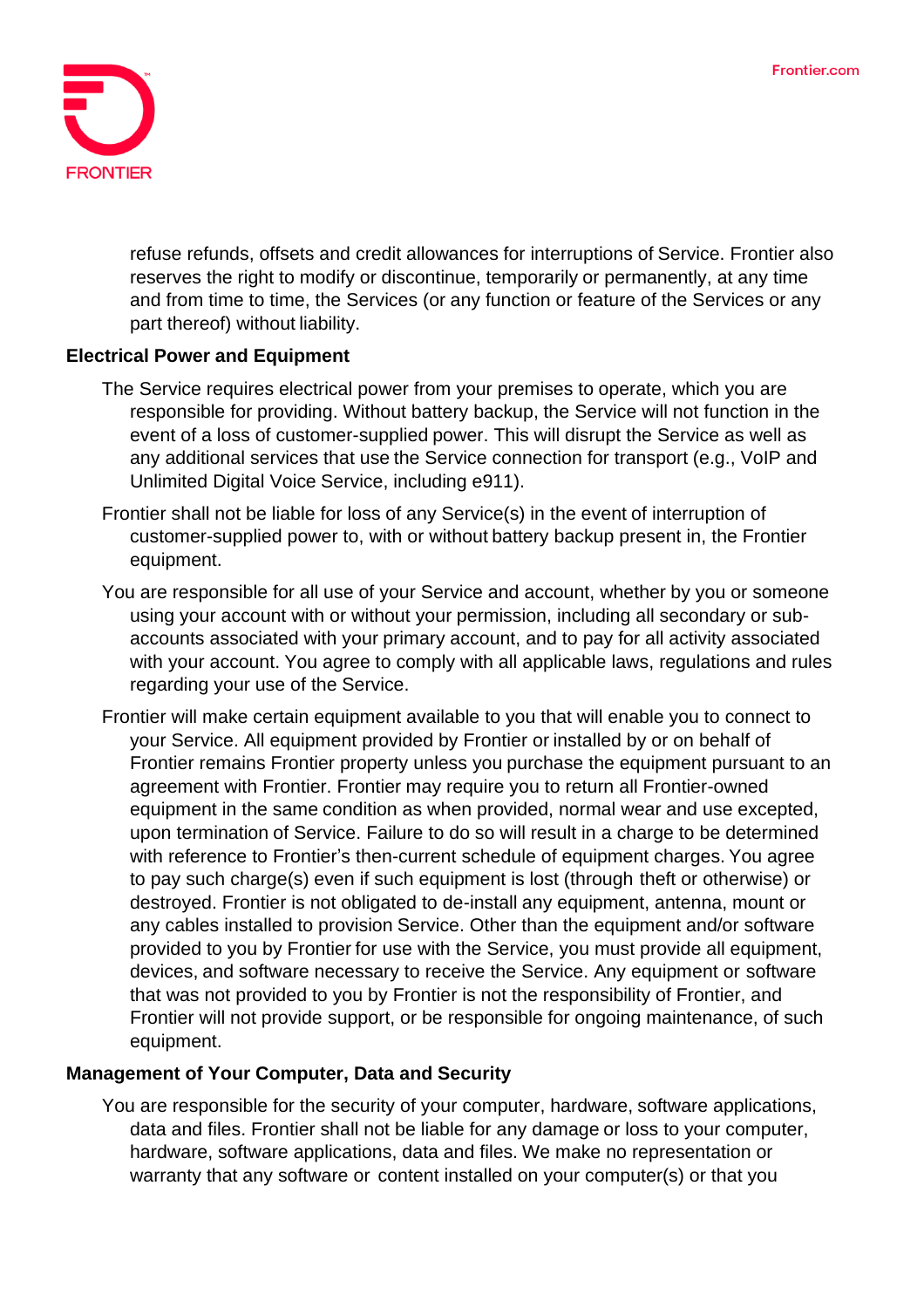

download using the Service does not contain a virus or other harmful feature, and it is your sole responsibility to take appropriate precautions to protect your computer and all other personal equipment, software and hardware from damage to their software, files or data as a result of any such virus or other harmful feature.

- You are solely responsible for obtaining, maintaining and updating all equipment and software necessary to use the Service, and for management of your information, including but not limited to back-up and restoration of your data. **YOU AGREE THAT FRONTIER IS NOT RESPONSIBLE FOR THE LOSS OF YOUR DATA OR FOR THE BACKUP OR RESTORATION OF YOUR DATA, REGARDLESS OF WHETHER THIS DATA IS MAINTAINED ON OUR SERVERS OR YOUR DEVICE(S). YOU SHOULD ALWAYS BACK-UP ANY IMPORTANT INFORMATION SEPARATELY FROM DATA STORED ON FRONTIER'S OR ANY THIRD PARTY'S SERVERS.**
- Wi-Fi Service and access to Service using a Wi-Fi radio, wireless modem or router or Wi-Fi hotspots is provided over wireless radio waves, which means that your transmissions could be intercepted by unauthorized persons. If you are in a public area or using wireless access, others may be able to view the content on your device. You assume all risk and release Frontier in the event of any damage you may suffer during use of Wi-Fi Service or Service using a wireless modem, router or equipment, including the introduction of any viruses that may occur or breaches from unauthorized third parties.

### **Software**

Frontier may provide you, for a fee or at no charge, software for use in connection with the Service that is owned by Frontier or its third-party licensors, providers and suppliers ("Software"). We reserve the right to update, upgrade or change the Software remotely or otherwise and to make related changes to the settings and software on your computer or equipment, and you agree to permit such changes and access to your computer and equipment at any time. You must use the Software only in connection with the Service and for no other purpose. Certain Software may be accompanied by an end user license agreement ("EULA") from Frontier or a third party. Your use of the Software is governed by the terms of that EULA and by this Agreement, where applicable.

You must not install or use any Software that is accompanied by or includes a EULA unless you first agree to the terms of the EULA.

### **Indemnification**

Customer shall indemnify, defend and hold Frontier and its affiliates, and their respective directors, officers, employees, successors, assigns and agents, harmless from and against any and all claims, loss, damage, cost or expense (including reasonable attorney's fees) to the extent arising out of or relating to any claim, action or proceeding brought by any third party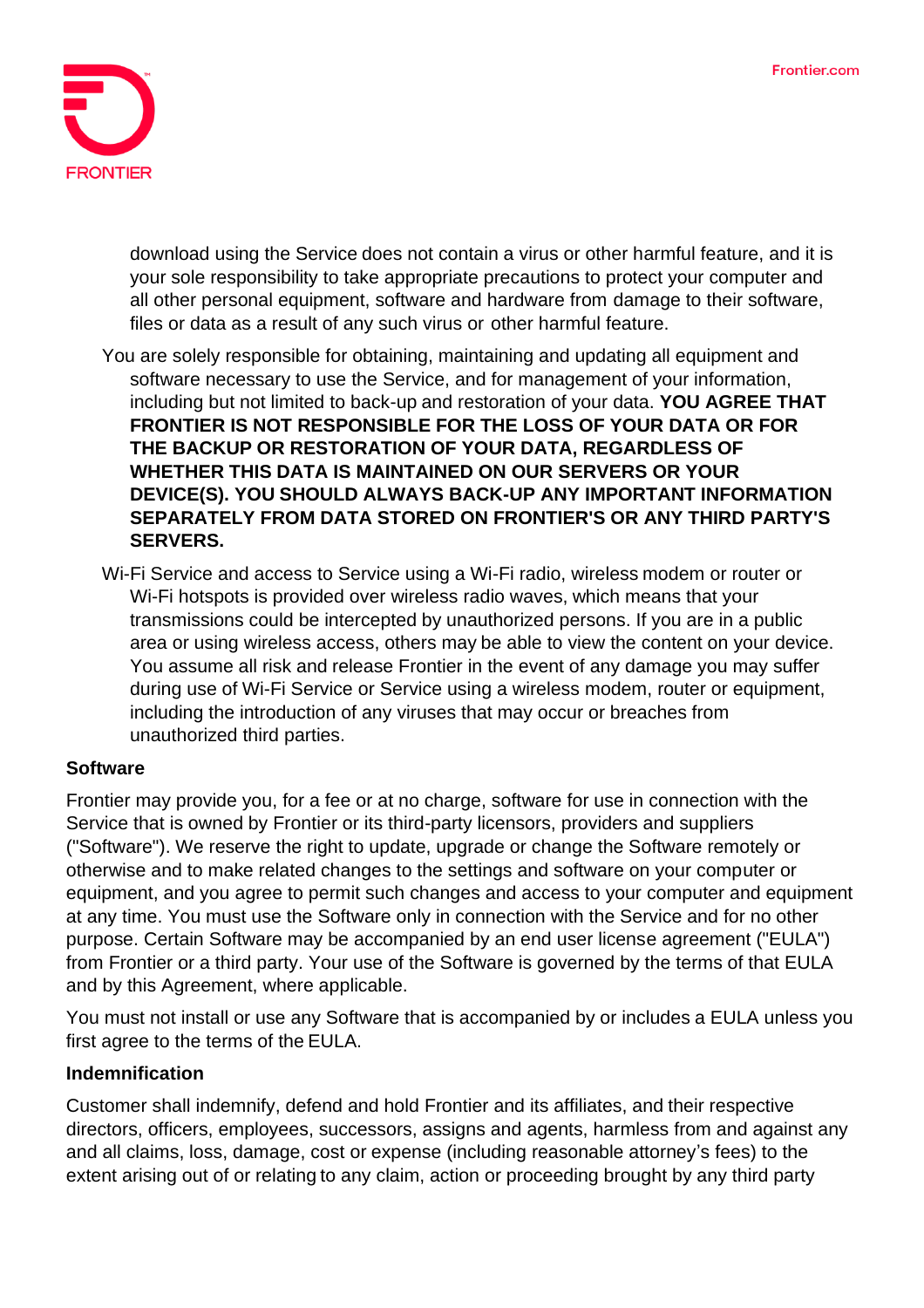

based upon: (i) Customer's breach of these terms and conditions; (ii) Customer's negligence or willful misconduct in the performance of its obligations under these terms and conditions; (iii) use of the Equipment or Services by third parties, including employees, contractors or agents; (iv) any infringement or misappropriation of any patent, copyright, trademark, trade secret or other proprietary right arising from Customer's or any other person's use of the Equipment or Services or content transmitted to or from the Customer's location using the Equipment or Service; (v) any combination of the Equipment or Services with other equipment or services not provided by Frontier, or any modification of the Equipment or Services; (vi) any bodily injury (including illness or death) or property damage caused by the Customer or associated with the Equipment or Service; (vii) Customer's failure to maintain an adequate and safe environment free from any liens, or permitting unauthorized repairs; and (vii) the content of communications transmitted via the Equipment or Services. The obligations under this Section 6 are independent of any other obligation under these terms and conditions.

### **Confidentiality**

- Customer and Frontier may disclose to each other information that is confidential in nature. In order to receive confidential treatment, all such information (hereafter "Information") shall be either (i) clearly marked as confidential if written, or clearly identified as confidential if oral or (ii) reasonably understood by the recipient, based on the nature of the Information or the circumstances of disclosure, to be confidential or proprietary to the discloser. Except as required by law or regulation, Customer and Frontier agree not to disclose any Information to any third party and to keep Information in a secure place available only to employees, affiliates, contractors or agents who are subject to obligations of confidentiality no less restrictive than those set forth herein, and who need to know the Information for purposes of the business dealing between Customer and Frontier, and to use Information only in connection with such business dealings. This Section is enforceable by injunction.
- Information will lose its confidential status if obtained legitimately from a third party without restriction or upon the expiration of six (6) years from delivery of each item of Information. Information shall remain the property of the disclosing party and shall be returned to such party on request or upon termination of the business dealing between Customer and Frontier.
- Notwithstanding anything herein to the contrary, Frontier shall have the right to include Customer's name in a public list of current customers who use Frontier's services, provided Frontier does not make any representation with respect to Customer and does not attribute any endorsements to Customer, without Customer's prior written consent. In addition, Frontier may publicly identify Customer as a new customer of Frontier or an existing customer obtaining expanded or additional services from Frontier, as the case may be.

#### **Default**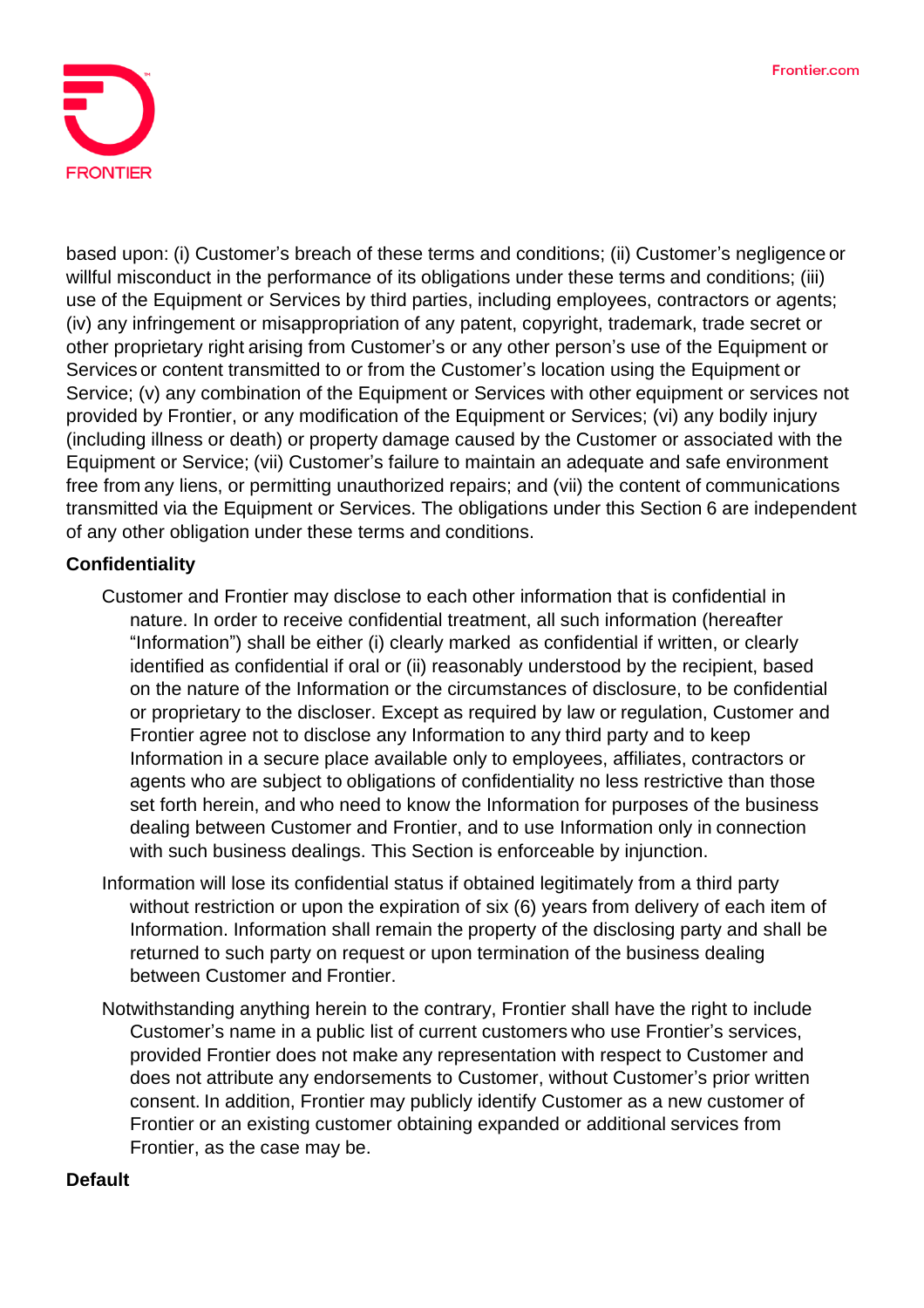

- **Breach by Customer:** If Customer fails to make any payment when due and such failure continues for five (5) days after notice, or fails to comply with any other term or condition of these terms and conditions, and such failure continues for thirty (30) days after notice, then Frontier shall have the right either to suspend the Service, or any portion thereof, until the default is remedied or to terminate the Service in whole or in part. Notwithstanding the above, in the following circumstances Frontier may immediately suspend Services and, after (i) giving notice to Customer with an opportunity to respond appropriate to the circumstances and (ii) Customer's failure to respond, Frontier may terminate any or all Services, remove Equipment from Customer's premises and immediately repossess Equipment:
	- In the event of unauthorized, unlawful or improper use or abuse of the facilities, equipment, or Service, or
	- If, in the sole judgment of Frontier, Customer's use of the facilities, equipment, or Service has or will have an adverse effect on the business of Frontier or the efficiency of Frontier's personnel, network, property or service; or

Such action is necessary to meet the exigencies of an emergency; or

- A court or other governmental authority having jurisdiction issues an order prohibiting Frontier from furnishing the Equipment or Services to Customer. In addition, Frontier shall have the right to take immediate action, including termination of the Service and severing of the connection to its network without notice to Customer when injury or damage to Frontier personnel, network, property or service is occurring, or is likely to occur.
- **Breach by Frontier:** If Frontier has not remedied any breach within thirty (30) days after Frontier's receipt of written notice from Customer of such breach, Customer may terminate the Service which is the subject of such breach. This is Customer's exclusive remedy for a breach by Frontier.

#### **Force Majeure**

In no event will Frontier or its affiliates be liable for any delay in performance directly or indirectly caused by events beyond their control, including, but not limited to: acts or omissions of Customer, its agents, employees or contractors; acts of God; acts of the public enemy; acts of the United States, a state or other political subdivision; fire, floods or other natural disasters; accidents; wars; labor disputes or shortages; and inability to obtain material, power, equipment or transportation.

### **Assignment**

The responsibility for the Services may not be assigned by either party without the other party's prior written consent, which consent shall not be unreasonably withheld or delayed, except that Frontier may assign its responsibilities related to the Service to any successor to the business of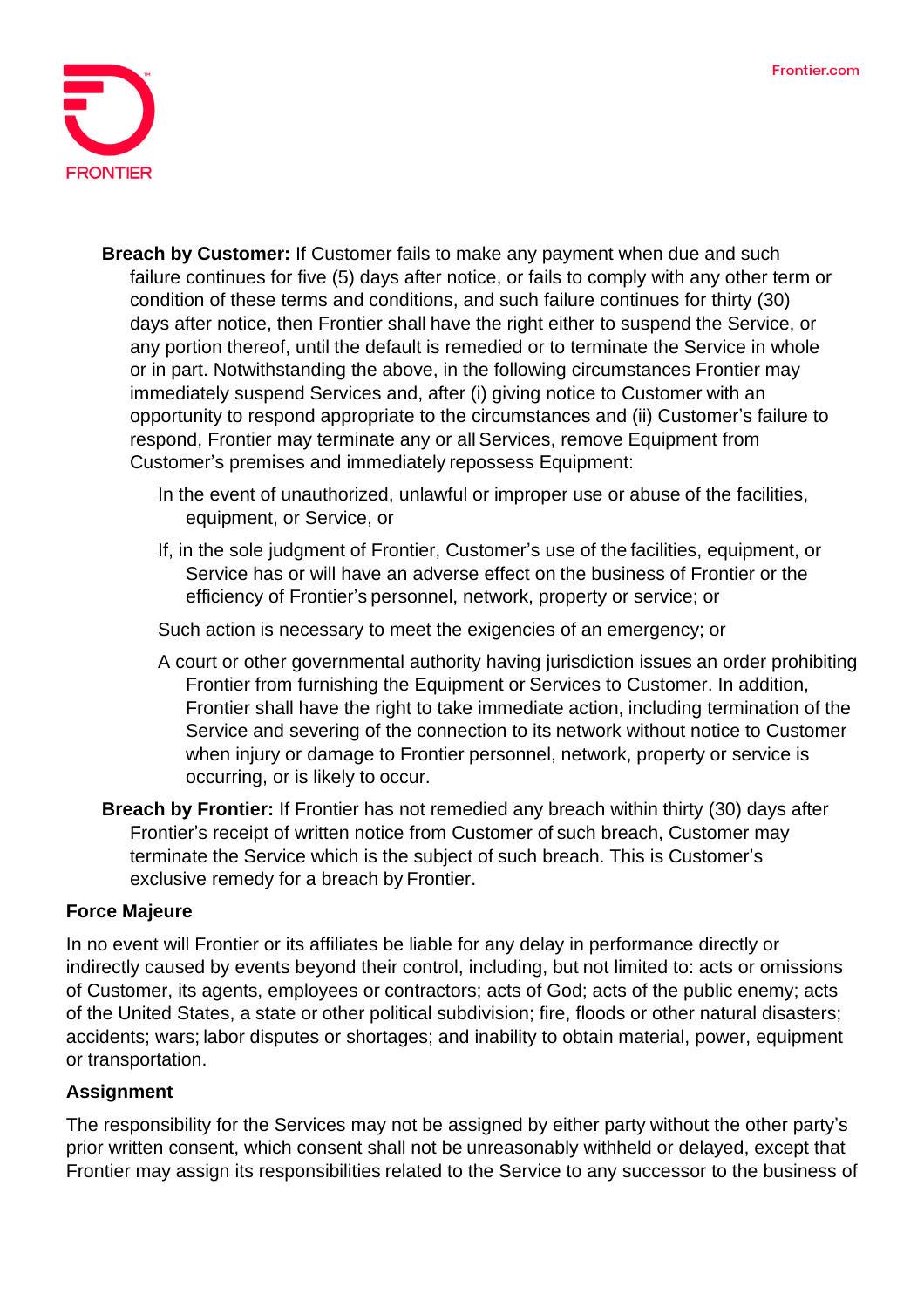

Frontier by merger, consolidation or sale of assets or to any corporation controlling, controlled by or under common control with Frontier. Frontier may subcontract portions of the work to be performed hereunder but shall remain fully liable to Customer for the workmanlike performance thereof.

### **Work Site Conditions**

- If asbestos, or material containing asbestos, or any other hazardous or toxic materials are discovered during work associated with the Service, Frontier will suspend its work for a reasonable period of time to permit Customer to engage a qualified firm to remove and dispose of the asbestos or other toxic or hazardous materials from the site. Such suspension may result in an equitable adjustment to the charges for the Service based on any increase in costs incurred by Frontier.
- Customer agrees to release, indemnify, defend and hold harmless Frontier from and against any damages, losses, claims, demands or lawsuits arising out of or relating to the presence, removal or disposal of asbestos or any other hazardous or toxic material from the premises.

#### **Title and Risk of Loss**

- Risk of loss or damage for equipment and facilities provided pursuant to these terms and conditions and/or used by Frontier to provide the Services shall pass to Customer at time of delivery to Customer.
- Unless expressly sold to Customer, any equipment installed at Customer's premises in connection with the Services remains the personal property of Frontier or Frontier's assignee, notwithstanding that it may be or become attached to or embedded in realty, and upon termination of any applicable Service or Equipment lease, such equipment shall be returned to Frontier in the same condition as installed, normal wear and tear excepted. Customer will not tamper with, remove or conceal any Frontier identifying plates, tags or labels. In the event of Customer's failure to comply with this Section, Customer will be billed for and pay to Frontier an amount equal to the retail value of such equipment.
- Customer will reimburse Frontier for any loss of, or damage to, any Frontier facilities or equipment in or on Customer's premises or property resulting from theft, willful injury, or any other cause whatsoever, other than any loss or damage resulting from either a natural disaster or the negligence or willful misconduct of Frontier or its agents.

### **Competition**

Customer recognizes the availability of competitive alternatives for receiving the Services and Equipment provided either now or in the future, and has freely elected to accept these terms and conditions in order to receive the benefits of the Services.

### **Government Regulation**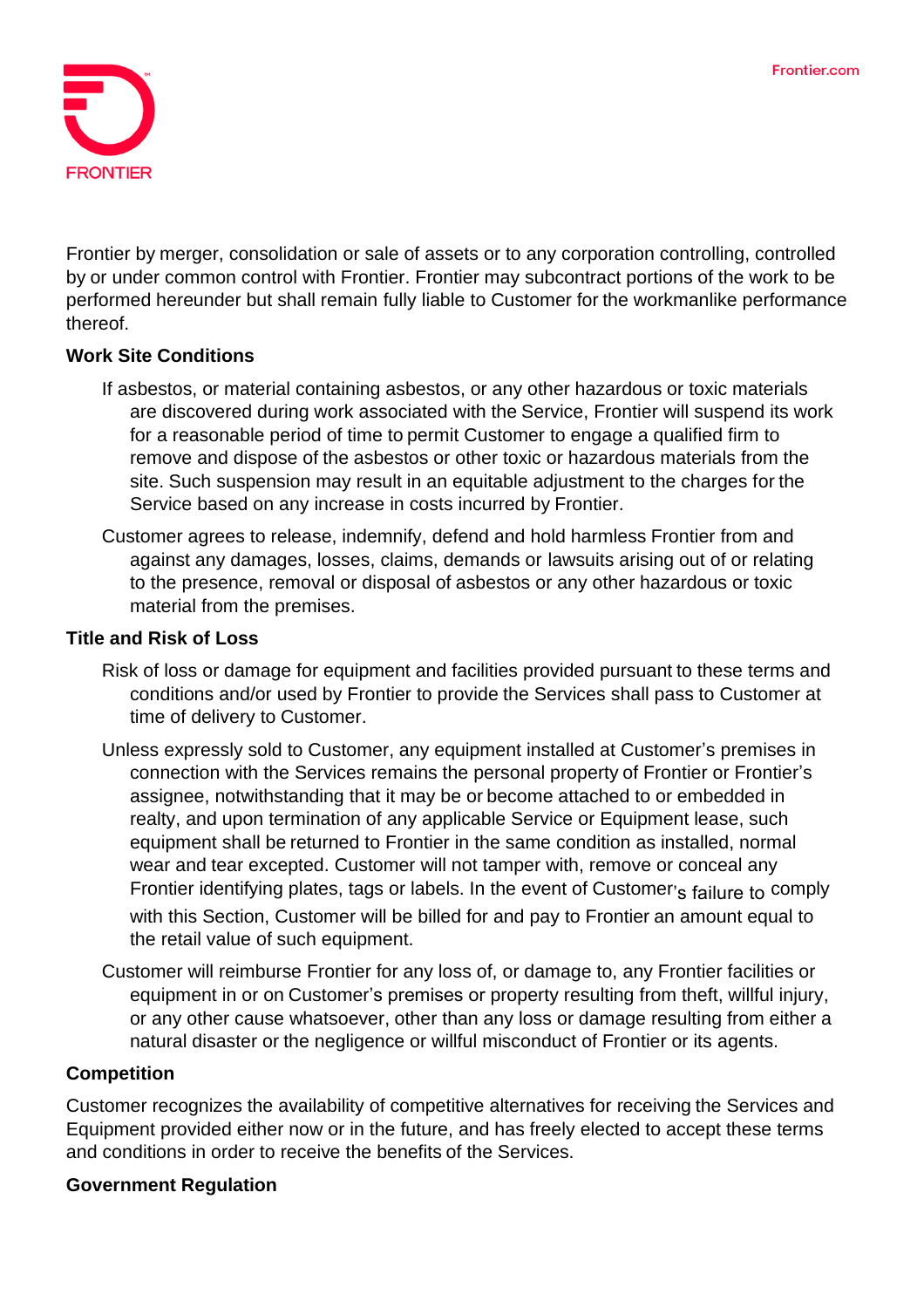

To the extent that any Service(s) provided hereunder are subject to the jurisdiction of the Federal Communications Commission ( "**FCC"**) or any state public utilities commission or other regulatory agency, these terms and conditions shall at all times be subject to changes, modifications, orders and rulings by the FCC and/or state public utilities commission or other regulatory agency. Frontier reserves the right to suspend, modify or terminate any Service without liability where any statute, regulation and/or ruling, including modifications thereto, by any regulatory agency (including the FCC), legislative body or court of competent jurisdiction, (i) prohibits, restricts or otherwise prevents Frontier from furnishing such Service, or (ii) has a material negative impact on Frontier's performance hereunder.

### **Governing Law**

These terms and conditions shall be governed by and construed according to the laws of the State in which Services or Equipment are being provided hereunder without regard to its conflicts of laws provisions. Any related litigation may be brought in any State or Federal courts of competent jurisdiction within such State. Customer and Frontier consent to personal jurisdiction in such courts.

#### **No Waiver**

If either party fails, at any time, to enforce any right or remedy available to it under these terms and conditions, that failure shall not be construed to be a waiver of the right or remedy with respect to any other breach or failure by the other party.

#### **Severability**

A declaration by any court, or other binding legal source, that any provision of these terms and conditions is illegal and void, will not affect the legality and enforceability of any other provisions of these terms and conditions, unless the provisions are mutually dependent.

#### **Notice**

All notices under this Agreement including notices of Default (See Section 8. above) must be provided in writing and delivered by registered or certified US Mail, postage prepaid, or by commercial overnight delivery service, or by facsimile, or by regular mail and shall be deemed delivered either on the date of return receipt acknowledgment (in the case of certified US Mail), or on the next day after the sending of the notice if sent overnight mail, or three (3) days after mailing if by regular mail to the address of the party designated to receive such notice. For all other matters, including notice of changes to these terms of service, change or modification of the monthly rates, fees and surcharges you are billed for Services, including any additional charges or fees for equipment, we may notify you of any such changes via email, regular mail, posting online at Frontier.com/terms, recorded announcements, or messages, bill message, bill insert, newspaper ad, postcard, letter or call to your billed telephone number or any other landline or wireless telephone number you have provided to Frontier. It is your responsibility to check for such notices. If you send us an email, you agree that the User ID and/or alias contained in the email is legally sufficient to verify you as the sender and the authenticity of the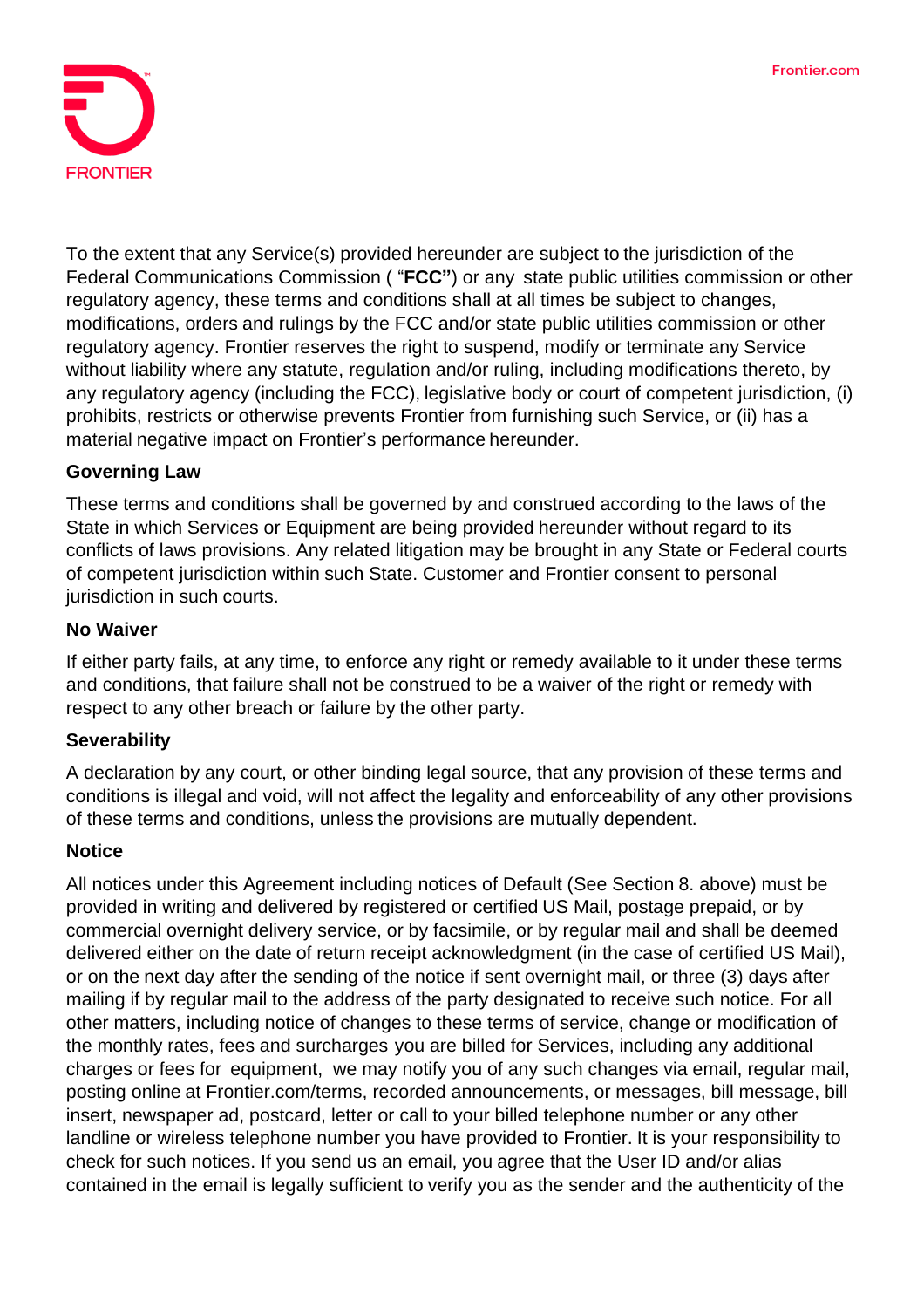

communication. Continuing to use the Service after notice of a change is acceptance of the change.

Notices required under this Agreement by you must be provided to Frontier at:

# **ATTENTION: CUSTOMER SERVICE**

Frontier Communications

P.O. Box 5166 Tampa, FL 33675

With a copy to:

Frontier Communications Legal Department

401 Merritt 7

Norwalk, CT 06851

Notice by you to Frontier shall be deemed given upon receipt by Frontier.

### **Independent Contractor Relationship**

Each party understands and agrees that it and its personnel are not employees of the other party, and that each party is an independent contractor hereunder for all purposes and at all times.

### **Dispute Resolution**

Except as otherwise specifically provided in or permitted by these terms and conditions, all disputes arising in connection with these terms and conditions shall first be resolved through good faith negotiation. If, after negotiating in good faith for a period of ninety (90) calendar days, or any agreed further period, the parties are unable to resolve the dispute, then the parties may seek dispute resolution by binding arbitration. Customer and Frontier agree that either may bring claims against the other only in an individual capacity and not as a plaintiff or class member in any purported class, representative, or private attorney general proceeding.

#### **Arbitration Agreement - Dispute Resolution By Binding Arbitration DISPUTE RESOLUTION WITH FRONTIER BY BINDING ARBITRATION**

# **\*\*\*PLEASE READ THIS CAREFULLY. IT AFFECTS YOUR RIGHTS \*\*\***

Frontier encourages you to contact our Customer Service department if you have concerns or complaints about your Service or Frontier. Generally, customer complaints can be satisfactorily resolved in this way. In the unlikely event that you are not able to resolve your concerns through our Customer Service department, you and Frontier each agree to resolve all disputes through binding arbitration or a small claims court rather than lawsuits in courts of general jurisdiction, jury trials, or class actions. Arbitration is more informal than a lawsuit. Arbitration uses a neutral arbitrator instead of a judge or jury, allows for more limited discovery than in court, and is subject to very limited review by courts. Arbitrators can award the same damages and individual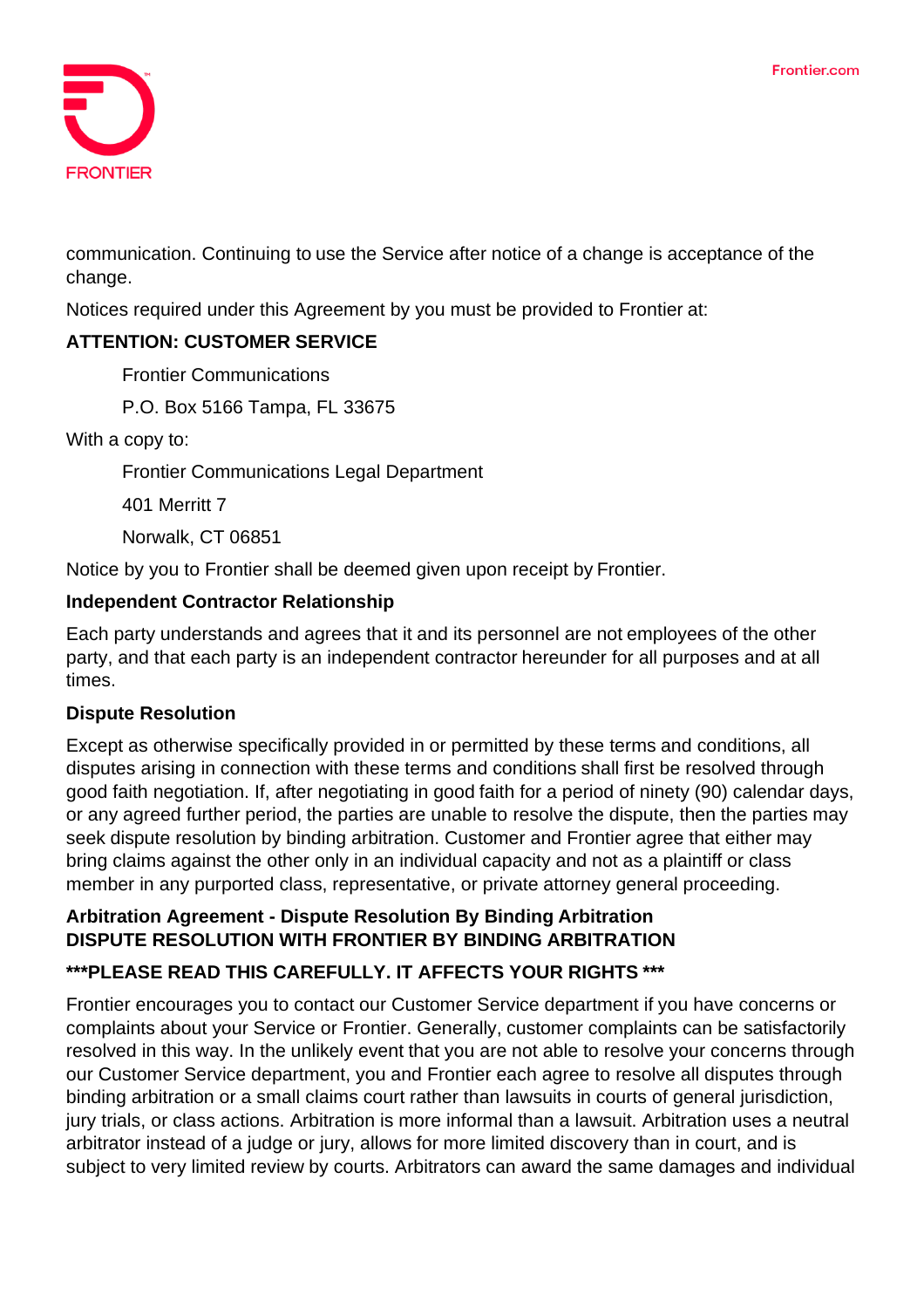

relief affecting individual parties that a court can award, including an award of attorneys' fees if the law allows. For any non-frivolous claim that does not exceed \$75,000, Frontier will pay all costs of the arbitration. Moreover, in arbitration you are entitled to recover attorneys fees from Frontier for your own dispute to the same extent as you would be in court. In addition, under certain circumstances (as explained below), Frontier will pay you more than the amount of the arbitrator's award if the arbitrator awards you an amount that is greater than what Frontier has offered you to settle the dispute.

You and Frontier agree to arbitrate all disputes and claims between us related to or associated with the Service. This agreement to arbitrate is intended to be broadly interpreted. It includes, but is not limited to, all claims arising out of or relating to any aspect of our relationship, whether based in contract, tort, statute, fraud, misrepresentation or any other legal theory, that arose either before or during this or any prior Agreement, or that may arise after termination of this Agreement. It also includes claims that currently are the subject of class action or purported class action litigation in which you are not a member of a certifies class. References to "Frontier" "you," and "us" include our respective subsidiaries, affiliates, agents, employees, predecessors in interest, successors, and assigns, as well as all authorized or unauthorized users or beneficiaries of Frontier Services under this or prior Agreements between us.

Notwithstanding the foregoing agreement, Frontier agrees that it will not use arbitration to initiate debt collection against you except in response to claims you have made in arbitration. In addition, by agreeing to resolve disputes through arbitration, **you and Frontier each agree to unconditionally waive the right to a trial by jury or to participate in a class action, representative proceeding, or private attorney general action.**

Instead of arbitration, either party may bring an individual action in a small claims court for disputes or claims that are within the scope of the small claims court's authority. In addition, you may bring any issues to the attention of federal, state, or local agencies, including, for example, the Federal Communications Commission. Such agencies can, if the law allows, seek relief against us on your behalf.

This Agreement evidences a transaction in interstate commerce, and thus the Federal Arbitration Act governs the interpretation and enforcement of this provision, even after the Agreement is terminated.

A party who intends to seek arbitration must first send to the other, by certified mail, a written Notice of Dispute ("Notice"). The Notice to Frontier should be addressed to: Frontier Communications, Legal Department, 401 Merritt 7, Norwalk, CT 06851 ("Notice Address"). Notice must (1) describe the nature and basis of the claim or dispute, and (2) set forth the specific relief sought ("Demand"). If you do not reach an agreement to resolve the claim within thirty (30) days after the Notice is received, you